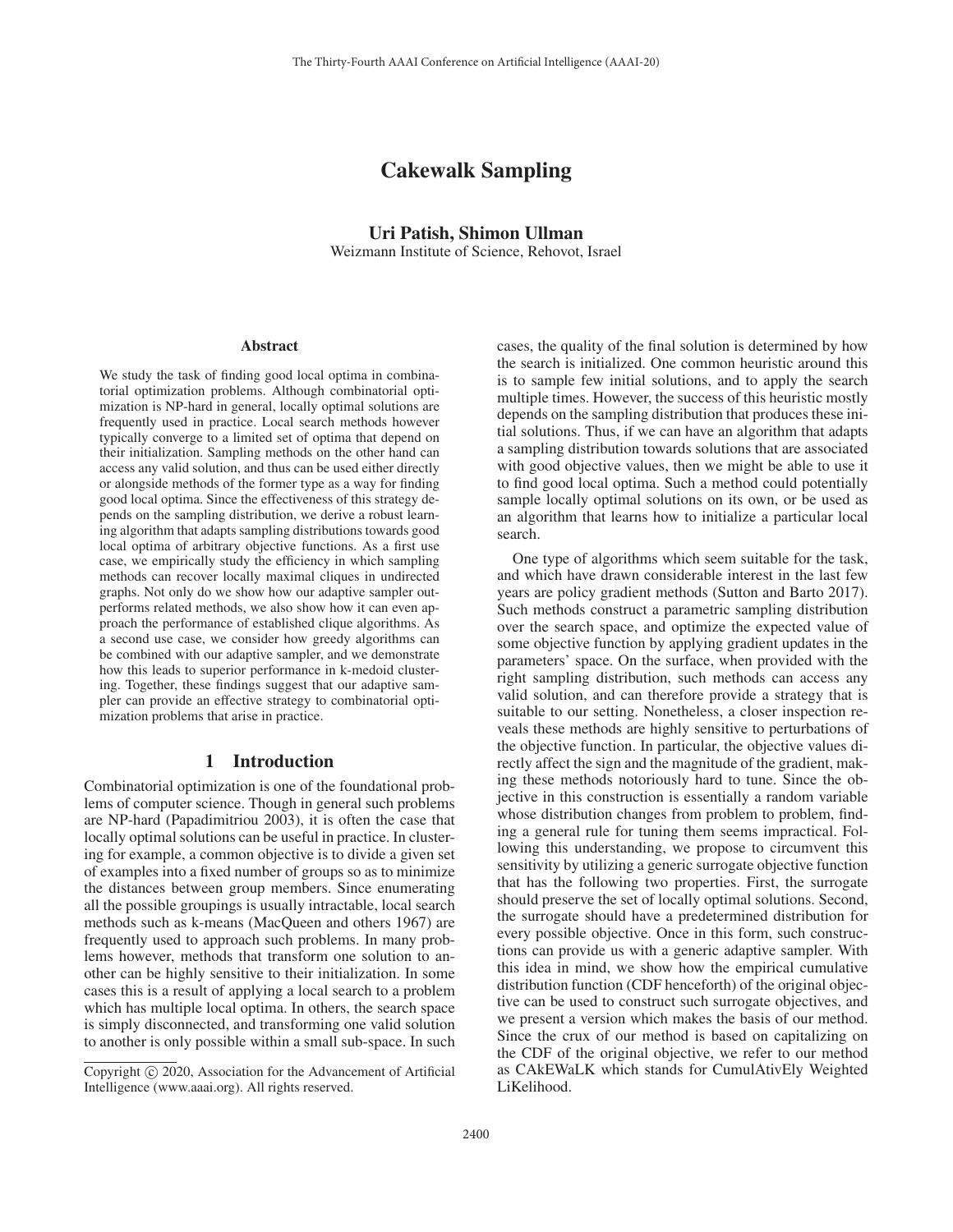We start by considering adaptive sampling methods for combinatorial optimization problems in section 2, and proceed to present Cakewalk in section 3. In section 4 we discuss how Cakewalk is related to policy-gradient methods in reinforcement learning, to multi-arm bandit algorithms, and to the cross-entropy (CE henceforth) method. Since ideally we would like to have an adaptive sampler which can recover locally optimal solutions on its own, we use the problem of finding inclusion maximal cliques in undirected graphs as a controlled experiment for testing this property in a non-trivial setting. For that matter, in section 5 we investigate how to apply such methods to the clique problem, and we report experimental results on a dataset of 80 graphs that is regularly used as a benchmark for clique algorithms. In section 6 we consider how Cakewalk can be combined with greedy algorithms, and we demonstrate such a use case on k-medoid clustering, the combinatorial counterpart of kmeans. We test how Cakewalk compares to two greedy algorithms commonly used to approach the problem on 38 small datasets, and we show how using Cakewalk for learning how to initialize these methods produced the best performance. We then conclude with a few final remarks in section 7.

### 2 Background

We construct an adaptive sampler for combinatorial optimization problems, and start by stating the problem. Let  $f$ be an objective function which we need to maximize, and let  $x \in [M]^N$  be a string that describes N items such that each  $x_j$  is one of a discrete set of M items. In this text we denote discrete sets  $\{1, \ldots, K\}$  using [K]. Our goal is to search a possibly constrained space  $\mathcal{X} \subseteq [M]^N$  for some  $x^*$  that achieves an optimal  $f(x^*) = y^*$  (for constrained problems  $X \subsetneq [M]^N$ ). Since X is discrete and high-<br>dimensional in general this problem is NP-hard (maximum dimensional, in general this problem is NP-hard (maximum clique can be reduced to this description), hence we focus only on finding locally optimal solutions. For the purpose of defining locally optimal solutions, we rely on a neighborhood function  $N$  that maps each  $x$  to its neighboring set. For example, if  $\mathcal{X} = \{0, 1\}^N$ , then a neighborhood function could be  $\mathcal{N}(x) = \left\{ x' \in \mathcal{X} | \sum_{i=1}^{N} |x_i - x'_i| = 1 \right\}.$ Note however that the methods we describe treat  $f$  as a black-box, and do not require  $N$  for their operation. Our goal is to find some locally optimal solution  $x^* \in \mathcal{X}_f^*$ where the set of locally optimal solutions is defined as  $\mathcal{X}_{f}^{*} = \{x \in \mathcal{X} | \forall x' \in \mathcal{N}(x) \cdot f(x) \geq f(x')\}.$  Preferably, we would like to find some  $x^*$  whose objective value  $y^* =$ <sup>f</sup> (*x*<sup>∗</sup>) is as large as possible, though in general, this cannot be guaranteed.

We describe a learning algorithm for problems of this type. Let X be a random variable that is defined over  $X$ , and which is distributed according to a parametric distribution  $\mathbb{P}_{\theta}$  that the algorithm maintains. In addition, let *Y* be a random variable that is defined over the values of the objective function f, i.e.  $Y = f(X)$ . We emphasize that in this text we refer to random variables using capital English letters in bold such as  $X$  or  $Y$ , and we use  $x$  and  $y$  to refer to elements in their appropriate sample spaces (determin-

istic quantities). The algorithm we describe iteratively samples solutions according to  $\mathbb{P}_{\theta}$ , and it updates the parameters  $\theta \in \mathbb{R}^d$  which govern  $\mathbb{P}_{\theta}$  in a manner that reflects the quality of those solutions. Initially  $\mathbb{P}_{\theta}$  is set to have high entropy, but as the algorithm progresses, the entropy in the distribution is decreased until eventually only few solutions become likely (for a discussion of entropy as measure of uncertainty see (Cover and Thomas 2012)). At this point, sampling some  $x$  from  $\mathbb{P}_{\theta}$  should return some locally optimal solution with high probability. Since we discuss an iterative algorithm that at each iteration t updates the parameters  $\theta_t$ , we refer to the random variables that are associated with  $\mathbb{P}_{\theta_t}$  by  $X_t$  and *Y*<sub>t</sub>. Lastly, as a short hand notation, we refer to  $\mathbb{P}_{\theta}$  (*X* = *x*) simply by  $\mathbb{P}_{\theta}(x)$ .

Since we learn a distribution function, we say that our learning objective  $J(\theta)$  is to maximize the expectation over  $x \sim \mathbb{P}_{\theta}$  of the original objective which we denote as  $\mathbb{E}_{\theta}[Y]$ . To find the parameters  $\theta$  which maximize  $J(\theta) = \mathbb{E}_{\theta} [Y],$ we derive a gradient ascent algorithm which relies on estimates of  $\nabla_{\theta} \mathbb{E}_{\theta} [Y]$ . To calculate the gradient, we use the log-derivative trick,  $\nabla_{\theta} \mathbb{E}_{\theta} [Y] = \mathbb{E}_{\theta} [Y \nabla_{\theta} \log \mathbb{P}_{\theta} (X)],$ <br>which allows us to estimate  $\mathbb{E}_{\theta} [Y \nabla_{\theta} \log \mathbb{P}_{\theta} (X)]$  through which allows us to estimate <sup>E</sup>*<sup>θ</sup>* [*<sup>Y</sup>* <sup>∇</sup>*<sup>θ</sup>* log <sup>P</sup>*<sup>θ</sup>* (*X*)] through Monte Carlo sampling (Wasserman 2013). Traditionally, at each iteration t, a large sample  $S_t = \{x_t^k, y_t^k\}_{k=1}^K$  of some fixed size K is sampled using  $\mathbb{P}_e$ . Denoting this estimate by fixed size K is sampled using  $\mathbb{P}_{\theta_t}$ . Denoting this estimate by  $\Delta_t$ , then the update at iteration t takes the following form,

$$
\boldsymbol{\theta}_t = \boldsymbol{\theta}_{t-1} + \eta_t \boldsymbol{\Delta}_t \tag{1}
$$

$$
\Delta_t = \frac{1}{K} \sum_{k=1}^{K} \left[ y_t^k \nabla_{\theta} \log \mathbb{P}_{\theta} \left( \boldsymbol{x}_t^k \right) \right]
$$
 (2)

where  $\eta_t$  is a positive learning rate parameter that is predetermined. We describe the update step using a vanilla gradient update mostly for illustratory purposes, though in practice any gradient based update such as Adam (Kingma and Ba 2014) or AdaGrad (Duchi, Hazan, and Singer 2011) can be used instead.

While this stochastic optimization scheme can theoretically converge to a local maximum of  $J$  (Williams 1992), in practice it is highly sensitive to choices of K and  $\{\eta_t\}_{t=1}^T$ , and to the distributions of  ${Y_t}_{t=1}^T$  (exemplified in the next section). One way to handle this sensitivity is to draw large samples in each iteration, which can reduce the variance of the gradient estimator (in the combinatorial setting, this might require exponentially sized samples). However, even if we increase the sample size, we still need to find a rule that adjusts  $\eta_t$  to the distribution of  $Y_t$  if we are to produce a generic sampler. Thus, we approach this problem differently, and consider instead how can we adjust the distribution of the objective regardless of the sample size. We focus on online updates (setting  $K = 1$ ), and accordingly drop the superscript k when referring to  $x_t^k$  and  $y_t^k$  for the remainder of the text.

### 3 Cakewalk

We start by examining equations 1 and 2, and observing that we update  $\theta_t$  by making a step  $\eta_t y_t$  in the gradient's direction  $\nabla_{\theta} \log \mathbb{P}_{\theta} (x_t)$ . Thus, the sign and magnitude of  $\eta_t y_t$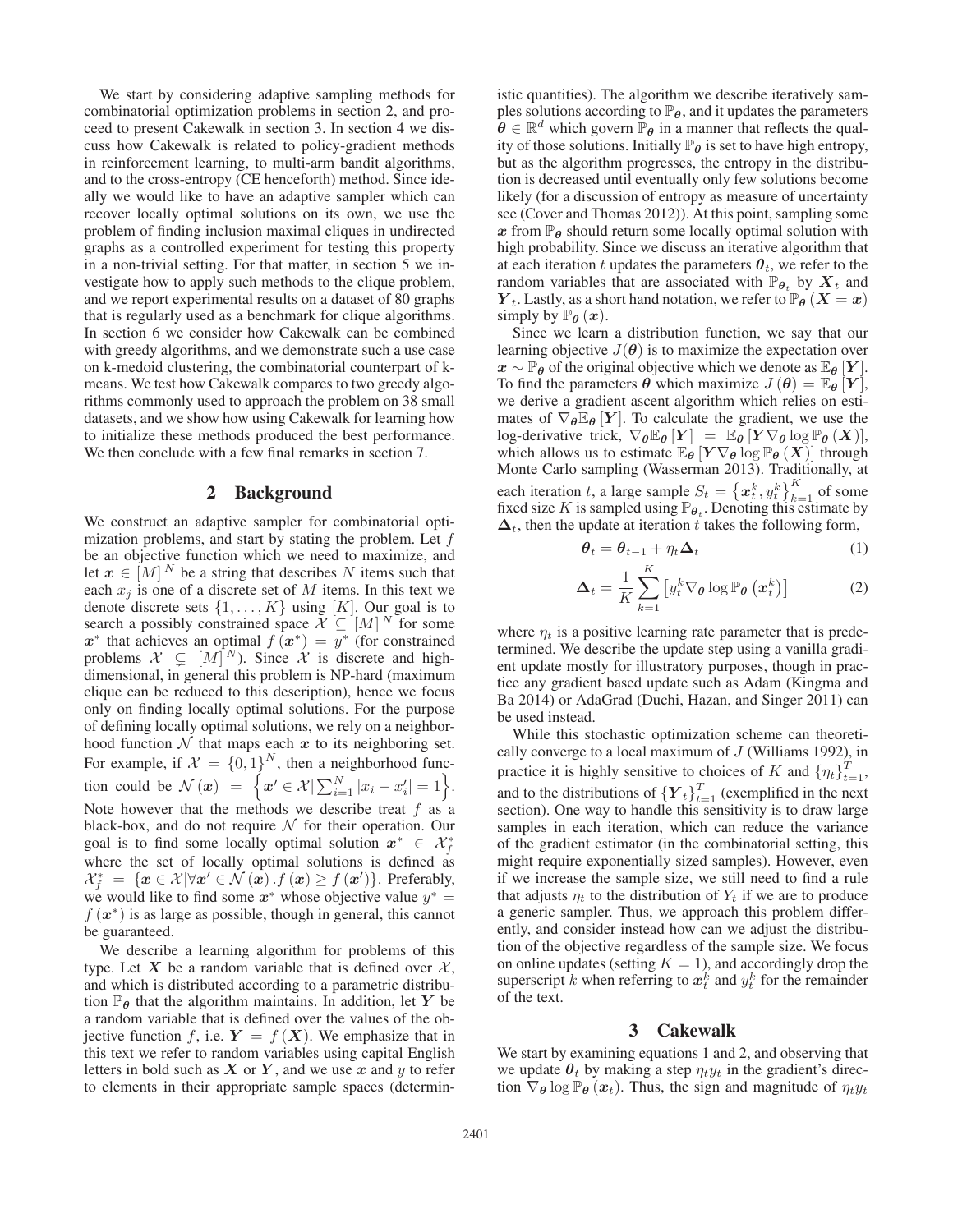essentially determine whether we increase or decrease the (log) likelihood of  $x_t$ , and to what extent we do so. Such direct dependence on the objective values could make our sampler susceptible to perturbations of the objective function. For example, suppose that we have two functions such that  $f_2(x) = cf_1(x)$  for every x, with c being some fixed positive constant. Clearly,  $\mathcal{X}_{f_1}^* = \mathcal{X}_{f_2}^*$ , nonetheless, sampling and undating the parameters using equations 1 and 2 pling and updating the parameters using equations 1 and 2 would change the magnitude of the gradient updates by a factor *c*. Though one can adjust the learning rates to the particularities of some given objective, such an approach would require that we tune our method on a case by case basis.

More generally, it appears that the distributions of  ${n_t Y_t}_{t=1}^T$  play a critical role in our gradient process. If for example  $|\eta_t Y_t|$  is unbounded from above for all t, we might take steps that are too large which may cause the gradient process to diverge. Steps that are too small are unfavorable as well, as these will maintain too much entropy in  $\mathbb{P}_{\theta}$ , and due to the discrete nature of  $X$ , finding good  $x$ s can take exponentially many examples. Since in general we do not know ahead of time the distribution of each  $Y_t$ , if we follow the construction presented in section 2, we will not be able to determine the series  $\{\eta_t\}_{t=1}^T$  in a manner that would fit all scenarios. This reasoning leads us to conclude that if we wish to obtain generic updates, we must come up with some surrogate objective function which preserves  $\mathcal{X}_f^*$ , and for which we can determine the distributions of  ${Y_t}_{t=1}^T$ ahead of time. To that end, we introduce a weight function w that when composed over f (i.e.  $w \circ f$ ) produces a surrogate objective that meets these criteria.

Preserving the original set of optimal solutions is the easy part, as we just need to require that  $w$  will be monotonically increasing, and that would imply that  $\mathcal{X}_f^* \subseteq \mathcal{X}_{w \circ f}^*$  (and strict monotonicity would ensure that  $\mathcal{X}_{f}^{*} = \mathcal{X}_{w}^{*}$ . The harder part is to construct  $w$  in a manner that would fix the distribuis to construct  $w$  in a manner that would fix the distribution of  $w(Y_t)$  for all t. Nonetheless, basic probability tells us that if  $F_t$  is the CDF of  $Y_t$ , then  $F_t(Y_t)$  is uniformly distributed on [0, 1] (Wasserman 2013). Since every CDF is monotonic increasing, if we construct w using  $F_t$ , we can preserve the original set of optimal solutions. More importantly, if we can estimate  $F_t$ , we could use it to produce our surrogate objective as it would fix the surrogate's distribution once and for all, thus making significant progress towards our goal. Since  $w(Y_t) \sim U(0, 1)$  might not be ideal, we can utilize another monotonic increasing function g for which  $g(F_t(Y_t))$  can be distributed differently. For purposes that we specify next, we also require that  $g$  will be bounded.

Since we do not have access to  $F_t$  in general, as was the case with the gradient, we need to estimate it from data. Fortunately enough, since the image of  $f$  is one dimensional (an optimization objective), order statistics can supply us with highly reliable non-parametric estimates for each  $F_t$ . At this point however, it is worth considering how can we estimate  $F_t$  without drawing a large sample at each iteration. Due to equation 2, if we use a sampling distribution for which  $\|\nabla_{\theta}\log\mathbb{P}_{\theta}(x_t)\|$  is bounded, then since  $w(y_t)$  is bounded as well,  $\|\Delta_t\|$  will be bounded for every  $x_t$  and  $y_t$ . This im-

plies that we can control how different the parameters will be between any two iterations: for any two iterations  $t$  and *t* − *k* where  $k \in [t-1]$ , we can make  $\|\boldsymbol{\theta}_t - \boldsymbol{\theta}_{t-k}\|$  as small as we want simply by changing  $\eta_t$ . Thus, instead of drawing a large sample in each iteration, we can say the last objective values  $y_{t-1}, \ldots, y_{t-k}$  are approximately i.i.d from  $\mathbb{P}_{\theta_{t-1}}$ . Therefore, if we use small enough learning rates, we can use  $\hat{F}_{t-1}(y) = \frac{1}{k} \sum_{i=1}^{k} \mathbb{I}[y_{t-i} < y]$  as an estimator for  $F_{t-1}$ , where  $\mathbb{I}[.]$  is the indicator function. In our experiments uswhere  $\mathbb{I}[\cdot]$  is the indicator function. In our experiments, us-<br>ing some fixed learning rate  $n \in (0, 1)$  along with  $k = \frac{1}{n}$ ing some fixed learning rate  $\eta \in (0,1)$  along with  $k = \frac{1}{\eta}$ <br>seem to work quite well. Overall, the undetes we suggest seem to work quite well. Overall, the updates we suggest have the following form,

$$
\Delta_{t} = g\left(\hat{F}_{t-1}\left(y_{t}\right)\right) \nabla_{\theta} \log \mathbb{P}_{\theta}\left(x_{t}\right) \tag{3}
$$

#### Surrogate Objectives

In this section we focus on a single iteration  $t$ , and thus, drop the subscript  $t$  when discussing two possible weight functions. One simple option is to use the empirical CDF  $\hat{F}$  directly, which would make  $\hat{F}(Y)$  uniform discrete on [0, 1]. However, this surrogate has a major drawback: it leads to an increase in the likelihood of every example it sees. This creates a bias towards *x*s that have already been sampled, compared with *x*s that were not, even though their associated objective value might be better. Since  $X$  grows exponentially with  $N$ , examples that are drawn early in the process can influence the course of the optimization dramatically. Following this reasoning, we adjust  $\hat{F}$  so that it would increase the likelihood of only half of the examples, and decrease the likelihood of the other half. To do so, we make  $\hat{w}(y)=2\hat{F}(y)-1$ . By construction, it follows that  $\hat{w}(Y)$ is uniform discrete on  $[-1, 1]$ . In this fashion, when applied with some fixed learning rate,  $\hat{w}$  determines whether the likelihood of some example will be increased or decreased, and to what extent. Notably, this is achieved along with full specification of the distribution of  $\hat{w}(\boldsymbol{Y})$ . This is a major advantage compared with, for example, transforming *Y* with its estimated z-score, as in this case we cannot determine how  $w(Y)$  is distributed, nor can we guarantee that  $|w(Y)|$ is bounded (leading to a risk of divergence, and disrupting the online estimation of  $\hat{w}$ ). We summarize Cakewalk with  $\hat{w}$ , and any gradient addition rule  $Add$  (this includes hyperparameters) in algorithm 1.

### 4 Related Work

Cakewalk is closely related to policy gradient methods. The research on these methods was initiated by Williams with REINFORCE (Williams 1988), an algorithm which we consider as the prototype to Cakewalk, and which provides Cakewalk with convergence guarantees. Most of the work on policy gradient methods derives from REINFORCE, essentially discussing how to transform the objective in various scenarios. Most commonly these involve a baseline estimate  $\hat{\mu}$  of  $\mathbb{E}(Y)$  that can be used to make  $\mathbb{E}(Y - \hat{\mu}) = 0$ , or a problem specific model for *Y* as is done in actor-critic methods (Sutton and Barto 2017). While sometimes useful, in these constructions the distribution of the objective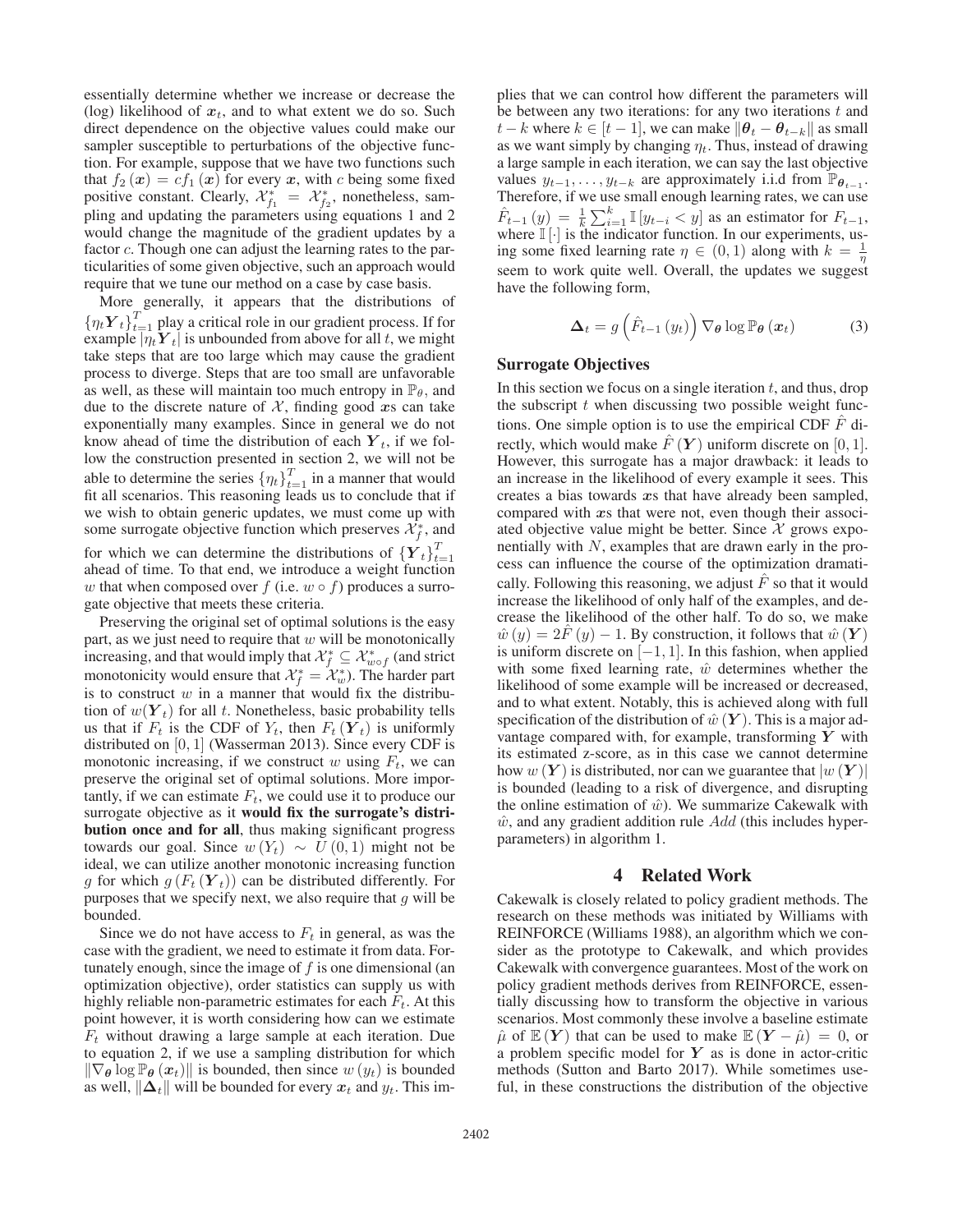#### Algorithm 1 Cakewalk

**input**  $f$ ,  $\mathbb{P}_{\theta}$ ,  $k$ , Add  $\Rightarrow$  objective function  $f$ , sampling distribution  $\mathbb{P}_{\theta}$ , integer k, gradient addition rule Add initialize  $\theta_0$ **while** not converged,  $t = 1, 2, ...$  **do**<br> $x_t \sim \mathbb{P}_{\theta_{t-1}}$   $\triangleright$  si  $x_t \sim \mathbb{P}_{\theta_{t-1}}$  > sampling an example <br>  $y_t = f(x_t)$  > objective value  $\triangleright$  objective value if  $t > k$  then  $w_t = 2\left(\frac{1}{k}\sum_{i=1}^k \mathbb{I}\left[y_{t-i} < y_t\right]\right) - 1$  $\Delta_t = w_t \nabla_{\theta} \log \mathbb{P}_{\theta} (x_t)$ <br> $\theta_t = Add(\theta_{t-1} \Delta_t)$  $\theta_t = Add(\theta_{t-1}, \Delta_t)$ end if end while return  $x^*$  which had the highest  $y^*$ 

usually remains unknown, and as a result these methods require careful tuning that is mostly done through trial and error. Cakewalk on the other hand uses a surrogate objective whose distribution is predetermined, and therefore can be applied to a variety of problems in the same way.

Cakewalk is also reminiscent of multi-arm bandit algorithms. In the bandit setting, a learner is faced with a sequential decision problem, where in each round an arm is chosen, and each arm is associated with some non-deterministic loss. Initially suggested by Thompson (Thompson 1933), this setting has been explored extensively with the notable successes of the UCB algorithm (Auer 2002; Auer, Cesa-Bianchi, and Fischer 2002) for cases where the losses are stochastic, and Exp3 (Auer et al. 1995; 2002) for when they can even be determined by an adversary. Over the years these have become a basis for a wide variety of algorithms (Bubeck, Cesa-Bianchi, and others 2012) for various settings which even extend to cases that involve high dimensional structured arms (Awerbuch and Kleinberg 2004; McMahan and Blum 2004; Cesa-Bianchi and Lugosi 2012). The key difference between the bandit and the optimization setting is that the losses associated with each of the arms are non-deterministic, and thus in the bandit setting the main challenge is to balance estimating the statistics associated with each of the arms, with exploiting the information that was already gathered. In the optimization setting however, the goal is to find the best deterministic solution using the least number of steps. Thus, in spite of the apparent similarity, it is this fundamental difference that separates the optimization from bandit settings, and which leads to fundamentally different algorithms.

Cakewalk is also related to the CE method, an iterative algorithm for adapting an importance sampler towards some event of interest. CE was initially introduced by Rubinstein for estimating low probability events (Rubinstein 1997), and later adapted to combinatorial optimization problems (Rubinstein 2001). In CE, at each iteration a large set of examples are sampled. Then, the examples are sorted according to some performance measure (objective function in optimization), and the examples that belong to some highest percentile are selected. For the update step, the distribution's parameters are set to the maximum likelihood estimate of the

selected examples. In this sense, CE is similar to Cakewalk as both methods are only sensitive to the objective values order. However, CE requires large samples at each iteration, and it requires distributions for which maximum likelihood estimates can be produced efficiently (usually this means in closed form). Cakewalk on the other hand only requires a single example at each iteration, and can be applied with any differentiable sampling distribution. Thus, not only can Cakewalk be considerably less costly than CE, its potential applications are much broader.

# 5 Maximum Clique

In this section, we study whether adaptive samplers can recover locally optimal solutions. We emphasize that our goal in this section is mostly to investigate this question, rather than compete with iterative algorithms that transform solutions, and search the input space directly. We study this question on a NP-hard problem instead of problem in which the global optimum can be found in polynomial time, as it is important to verify that such methods can recover non-trivial optima in challenging scenarios. We focus on the problem of finding inclusion maximal cliques, as the notion of inclusion maximal cliques naturally entails what neighborhood function should be used to judge local optimality. Formally, a graph G is a pair  $(V, E)$  where  $V = [N]$  is a set of vertices, and  $E \subseteq V \times V$  is a set of edges. G is undirected if for every  $(i, j) \in E$  it follows that  $(j, i) \in E$ . A clique in an undirected graph is a subset of vertices  $U \subseteq V$  such that each pair of which is connected by an edge. An inclusion maximal clique U is such that there is no other  $v \in V \setminus U$ for which  $U \cup \{v\}$  is also a clique.

We design an objective that could inform algorithms that only rely on function evaluations how densely connected is some subgraph, and which favors larger subgraphs. We refer to this objective as the soft-clique-size function, and denote it by  $f_{SCS}$ . For our purposes, we say the space  $\mathcal{X} = \{0, 1\}^N$ <br>correspond to strings which determine membership in some correspond to strings which determine membership in some subgraph U. Let  $x \in \mathcal{X}$ , then for each vertex  $j \in V$ , we say that  $j \in U$  if and only if  $x_j = 1$ , and accordingly we denote such subgraphs by  $U_x$ . If some  $U_x$  is a clique, for every  $i, j \in U_x, i \neq j$  it follows that  $(i, j) \in E$ , and therefore  $\sum_{i} |[(i, j) \in E] = |U_x| (|U_x| - 1)$ . As a  $\sum_{i,j \in U_{\bm{x}}, i \neq j}$  **I**[(*i*, *j*) ∈ *E*] = |U<sub>**x**</sub>|(|U<sub>**x**</sub>| − 1). As a

consequence, for a general subgraph  $U_x$  dividing the LHS by the RHS produces a subgraph density term. However, simply returning a density term would not indicate to an algorithm it should prefer larger subgraphs over smaller ones. Accordingly, we add a parameter  $\kappa \in [0, 1]$  that rewards larger subgraphs, and we change the denominator to  $|U_x|(|U_x| - 1 + \kappa)$ . To see why higher  $\kappa$  can reward larger cliques we focus on the case that  $|U_x| \geq 2$ , and observe that for  $U_x$  which is clique our subgraph density term will be 1 when  $\kappa = 0$ . However, when  $\kappa = 1$ , the subgraph denwhen  $\kappa = 0$ . However, when  $\kappa = 1$ , the subgraph density will be  $\frac{|U_{\mathbf{x}}|(|U_{\mathbf{x}}|-1)}{|U_{\mathbf{x}}|^2} = \frac{|U_{\mathbf{x}}|-1}{|U_{\mathbf{x}}|}$ , and thus, the larger  $U_{\mathbf{x}}$ is, the closer this ratio is to 1. In this manner, increasing  $\kappa$ gives larger subgraphs a 'boost' compared to smaller ones. This of course comes at a price, as it could be that some subgraph which is not a clique will have a higher score than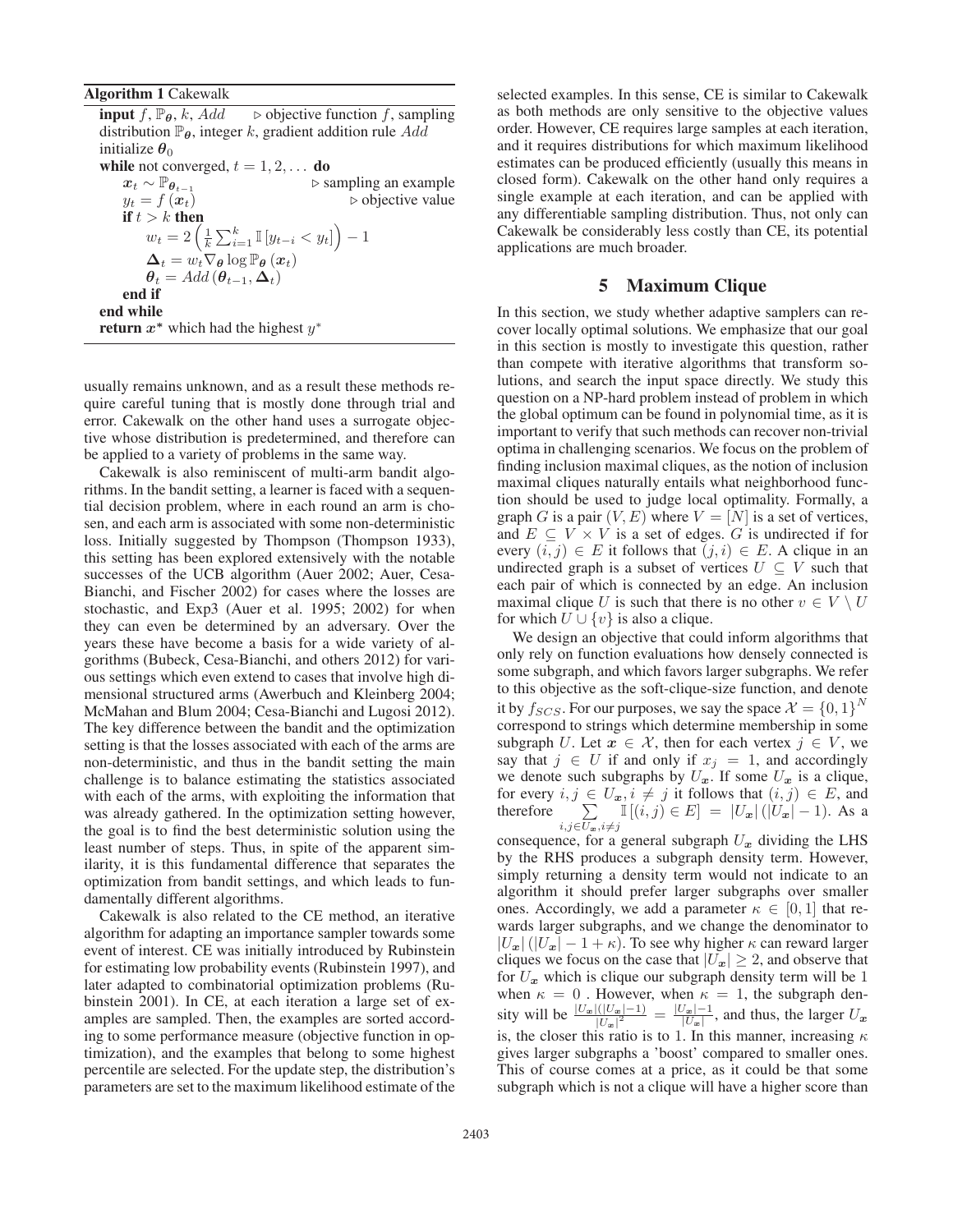Table 1: Rate of locally optimal solutions, higher is better

|                                                      | Exp3     |                                           |                       | REINF REINF <sub>B</sub> REINF <sub>Z</sub> OCE <sub>0.01</sub> OCE <sub>0.1</sub> CW F CW $\hat{w}$ |                                  |                                  |                                         |                |
|------------------------------------------------------|----------|-------------------------------------------|-----------------------|------------------------------------------------------------------------------------------------------|----------------------------------|----------------------------------|-----------------------------------------|----------------|
| SGA<br>$AdaGrad \quad 0.000^* \quad 0.000^*$<br>Adam | $0.000*$ | $0.000^*$ $0.001^*$ $0.001^*$<br>$0.000*$ | $0.352^*$<br>$0.525*$ | 0.097<br>$0.427*$<br>$0.616*$                                                                        | $0.001*$<br>$0.077*$<br>$0.106*$ | $0.000*$<br>$0.691*$<br>$0.353*$ | $0.002^*$ 0.042<br>$0.164*$<br>$0.184*$ | 0.835<br>0.753 |

|                                        | Exp3              |                               |                                | REINF REINF <sub>B</sub> REINF <sub>Z</sub> OCE <sub>0.01</sub> OCE <sub>0.1</sub> CW $\hat{F}$ CW $\hat{w}$ |                               |                             |                                       |                |
|----------------------------------------|-------------------|-------------------------------|--------------------------------|--------------------------------------------------------------------------------------------------------------|-------------------------------|-----------------------------|---------------------------------------|----------------|
| <b>SGA</b><br>$AdaGrad 0.000*$<br>Adam | 0.000<br>$0.000*$ | 0.000<br>$0.000*$<br>$0.000*$ | 0.000<br>$0.637*$<br>$0.662^*$ | 0.138<br>$0.688*$<br>0.787                                                                                   | 0.000<br>$0.063*$<br>$0.100*$ | 0.000<br>0.875<br>$0.412^*$ | 0.000<br>$0.175^*$<br>$0.212^*$ 0.887 | 0.037<br>0.912 |

some smaller subgraph which is a clique (only for  $\kappa = 0$  a score of 1 necessarily means that  $U_x$  is clique). Empirically, we see that the algorithms we have tested are not very sensitive to the value of  $\kappa$ . Lastly, to avoid division by zero for cases  $|U_x| < 2$ , we wrap the denominator with max  $(\cdot, 1)$ . Altogether, our soft-clique-size function is as follows,

$$
f_{SCS}(\boldsymbol{x}, G, \kappa) = \frac{\sum\limits_{i,j \in U_{\boldsymbol{x}}, i \neq j} \mathbb{I}[(i,j) \in E]}{\max (|U_{\boldsymbol{x}}| (|U_{\boldsymbol{x}}| - 1 + \kappa), 1)}
$$

# Experimental Results

As a benchmark for the clique problem, we used 80 undirected graphs that were published as part of the second DI-MACS challenge (Johnson and Trick 1996). Each graph was generated by a random generator that specializes in a particular graph type that conceals cliques in a different manner. The graphs contain up to 4000 nodes, and are varied both in their number of nodes and in their edge density. We tested each method on all 80 graphs, letting it maximize the softclique-size function using various values of  $\kappa$ . Since a-priori we do not know which  $\kappa$  will lead some method towards an inclusion maximal clique, we have executed each method with each of the values  $0.0, 0.1, \ldots, 1.0$  as  $\kappa$ . We have executed a method for  $100 |V|$  samples (hence runtime is fixed per graph), and recorded the following items at the execution's end. We recorded the best solution that was found during an execution, along with its objective value, and the sample number in which that solution was found.

In terms of the methods tested, following the discussion on related work, we experimented with a version of CE, three versions of REINFORCE, and of the bandit algorithms we used Exp3. As a sampling distribution, we followed Rubinstein's construction that assumes independence between the different dimensions, and we used  $N$  softmax distributions defined over the  $N$  dimensions of a problem (the distribution is fully specified in the supplementary material). Since we focus on online algorithms, for CE, we derived a surrogate objective that causes the parameters to update only when we encounter an example whose objective value belongs to some  $\rho$ -highest percentile (also specified in the supplementary material). For this surrogate, we get an online algorithm that operates like CE with parameter smooth-

ing (De Boer et al. 2005), and thus we refer to it as OCE with O standing for online. We applied OCE with two values that were suggested by Rubinstein,  $\rho = 0.1$  and  $\rho = 0.01$ , and refer to these as  $OCE_{0.1}$  and  $OCE_{0.01}$ . Next, we experimented with three versions of REINFORCE. First is the vanilla version, second is a version where the mean  $\hat{\mu}$  is subtracted from  $y$  as a baseline, and a third uses the objective's estimated z-score  $\frac{y-\hat{\mu}}{\hat{\sigma}}$ . We refer to these by REINF,  $REINF<sub>B</sub>$ , and  $REINF<sub>Z</sub>$ . For Cakewalk, we used both the unscaled empirical CDF  $\hat{F}$ , and its scaled counterpart  $\hat{w}$ , denoting these as CW  $\hat{F}$  and CW  $\hat{w}$  respectively. Note however that the former is only used for comparison, and that we identify Cakewalk with the latter. For estimating  $\hat{\mu}, \hat{\sigma}$  and  $F$ , we have used the last 100 objective values. We emphasize that both  $REINF_B$ , and  $REINF_Z$  are important comparisons as these methods only transform the objective values, but they do not fix the distribution of the objective as CE and Cakewalk do. For the gradient update steps, we have used vanilla stochastic gradient ascent (SGA henceforth), AdaGrad, and the Adam gradient updates. The latter two updates are considered scale invariant, and could therefore help Exp3, REINF, and REINF<sub>B</sub> handle changes in the objective's scale. Altogether, we have tested 8 adaptive samplers, 3 gradient updates, on 80 graphs, and 11 values of  $\kappa$ , leading to a total of 21120 separate executions. We specify the complete experimental details in the supplementary material.

We analyzed 4 performance measures for each of the 8 samplers, and the 3 gradient update types, and accordingly we report results in four  $3 \times 8$  tables. In the following, we refer to each combination of a sampler and gradient update as a method. First, we examined whether a locally optimal solution was found using a simple neighborhood function. To that end, given a result  $x$  in some graph, we compared  $x$  to every other  $x'$  such that  $\sum_i |x_i - x'_i| = 1$ , and checked that no  $x'$  in that graph achieved higher soft-clique-size than x. no  $x'$  in that graph achieved higher soft-clique-size than  $x$ . We report the rates at which locally optimal solutions were found in table 1. Then, we proceeded to test if the returned solutions were inclusion maximal. Since the soft-clique-size does not guarantee convergence to cliques, for every graph, we tested whether a method returned at least one inclusion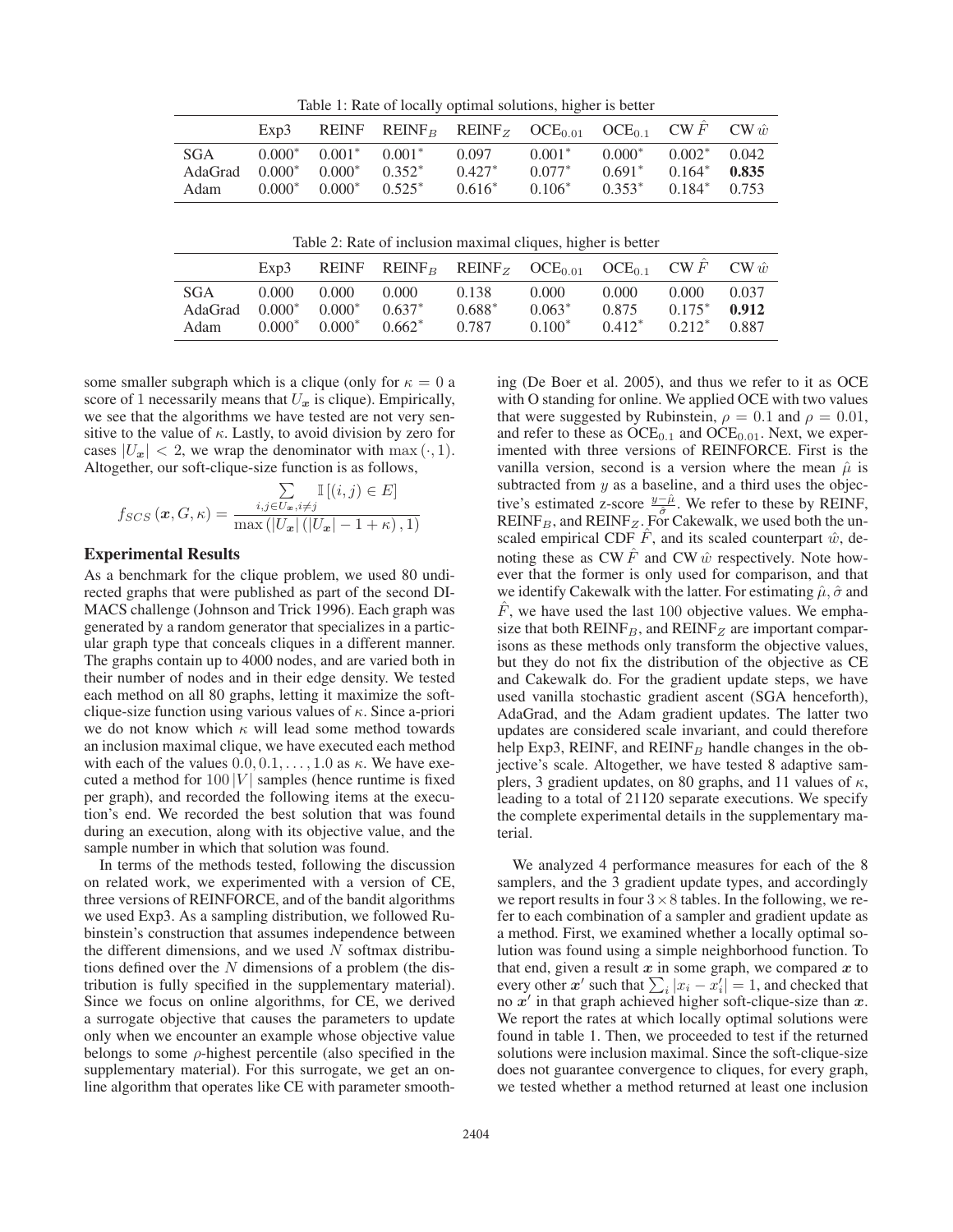|             | Exp3                     |            |          | REINF REINF <sub>B</sub> REINF <sub>Z</sub> OCE <sub>0.01</sub> OCE <sub>0.1</sub> CW F CW $\hat{w}$ |          |          |          |       |
|-------------|--------------------------|------------|----------|------------------------------------------------------------------------------------------------------|----------|----------|----------|-------|
| SGA         | $\sim$                   | $\sim 100$ | 0.654    | 0.907                                                                                                | 0.874    | 0.945    | 0.939    | 0.927 |
| $AdaGrad -$ |                          | $\sim$     | $0.821*$ | $0.821*$                                                                                             | $0.966*$ | $0.820*$ | $0.926*$ | 0.657 |
| Adam        | $\overline{\phantom{a}}$ | $\sim$     | $0.743*$ | $0.731*$                                                                                             | $0.835*$ | $0.697*$ | $0.741*$ | 0.619 |
|             |                          |            |          |                                                                                                      |          |          |          |       |

Table 3: Best-sample to total-samples ratio, lower is better

|                                  | Exp3              |                                                 |       | REINF REINF <sub>B</sub> REINF <sub>Z</sub> OCE <sub>0.01</sub> OCE <sub>0.1</sub> CW F CW $\hat{w}$ |                                |                            |                                      |                |
|----------------------------------|-------------------|-------------------------------------------------|-------|------------------------------------------------------------------------------------------------------|--------------------------------|----------------------------|--------------------------------------|----------------|
| SGA.<br>$AdaGrad 0.000*$<br>Adam | 0.000<br>$0.000*$ | 0.000<br>$0.000^*$ $0.538^*$<br>$0.000^*$ 0.577 | 0.000 | 0.135<br>$0.567*$<br>0.657                                                                           | 0.000<br>$0.062^*$<br>$0.091*$ | 0.000<br>0.738<br>$0.364*$ | 0.000<br>$0.161*$<br>$0.190^*$ 0.737 | 0.038<br>0.756 |

maximal clique when applied with some  $\kappa$ . We report the rates at which inclusion maximal cliques were found in table 2. Since some methods find their best solution earlier than others, to analyze the sampling efficiency of each method we calculated the ratio of the best-sample and the total-samples used in that execution. Since this comparison only makes sense when controlling for the quality of the solution, we excluded REINF and Exp3 from it as they did not return locally optimal solutions. We report average best-sample to total-samples ratios in table 3. To ensure returned solutions are not trivial (say cliques of size 2), for each graph, we compared the largest inclusion maximal clique found by that method, and compared it to the best known solution for that graph, using results from (Nguyen 2017). We report average largest-found-clique to largest-known-clique ratios in table 4. Lastly, we performed multiple hypothesis tests to compare every sampler to CW  $\hat{w}$  in all the experimental conditions using one sided sign test (Gibbons and Chakraborti 2011). To control the false discovery rate (Wasserman 2013), we determined the significance threshold at a level of  $10^{-2}$  using the Benjamini-Hochberg method (Wasserman 2013). In all the tables in this section, when a method is out performed in a statistically significant manner by  $CW \hat{w}$  this is denoted by <sup>∗</sup>. The best sampler in each table is emphasized using bold fonts.

The results in tables 1 and 2 clearly support our main proposition: in our setting, a surrogate objective function whose distribution is predetermined significantly improves the robustness of a sampler, and accordingly improves the rate at which locally optimal solutions are found. Both CW  $\hat{w}$  and OCE<sub>0.1</sub> rely on such surrogates, and both outperform Exp3 and all versions of REINFORCE which do not. Importantly, since the previous comparison also includes  $REINF_Z$ , it follows that it is not enough to simply normalize the objective values, and it is better to actually fix the distribution of the objective. Nonetheless, not all distributions are as effective (OCE<sub>0.01</sub> and CW  $\hat{F}$  did not perform as well), and of the ones that we have tested, uniform on  $[-1, 1]$  as used by CW  $\hat{w}$  achieved the best results. CW  $\hat{w}$ clearly outperforms  $OCE_{0.1}$  in table 1, and the latter only comes close in the more permissive comparison which selects the best result out of 11 different executions (different

values of  $\kappa$ ) as reported in table 2. In terms of sampling efficiency, the results in table 3 show that even though  $OCE_{0.1}$ can recover locally optimal solutions, it is not as efficient as CW  $\hat{w}$  which finds the best solution considerably faster. When considering the various gradient updates, CW  $\hat{w}$  with AdaGrad produces the best results in almost all measures (CW  $\hat{w}$  with Adam converges slightly faster, though at the cost of worse optimality rates). This is unsurprising as Ada-Grad's classical use case is sparse data (indicator vectors in this case). Lastly, the comparisons to the best known results in table 4 show that the recovered solutions are far from trivial, and that Cakewalk might even approach the performance of problem specific algorithms which have access to a complete specification of the problem.

# 6 K-Medoid Clustering

In this section we demonstrate how Cakewalk can be used as a method that learns how to initialize greedy algorithms. The key idea we utilize in this section is the following. Since Cakewalk only relies on function evaluations, it does not matter if we let it optimize some function  $f: \mathcal{X} \to \mathbb{R}$ , or a composition  $f \circ T$  where  $T : \mathcal{X}' \to \mathcal{X}$  is some deterministic transformation ( $\mathcal{X}'$  can be identical to  $\mathcal{X}$ , or some other space that specifies possible initializations of a procedure T). As long as some input *x* is associated with some fixed objective value  $y = f(T(x))$ , Cakewalk will be able to optimize it. Thus, we can treat a deterministic greedy algorithm as such  $T$ , and use Cakewalk to optimize its initialization.

To demonstrate such a usage we study the k-medoids (Hastie et al. 2009) problem, the combinatorial counterpart of k-means. As in the k-means, we are given a set of  $m$  data points, and our goal is to divide these into  $k$  clusters which minimize the points' distances to a set of cluster representatives. In contrast to k-means, in k-medoids the representatives must be a subset of the original points that we are given. Thus, one can think of the problem as selecting  $k$  representatives from the  $m$  data points, and in the general case where we allow points to represent more than one cluster, the solution space becomes  $\left[m\right]^k$ . Since in k-medoids the repre-<br>sentatives are a subset of the data points, it is enough to consentatives are a subset of the data points, it is enough to consider as input a distance matrix  $\overline{D} \in \mathbb{R}^{m \times m}_+$  where  $D_{i,j}$  is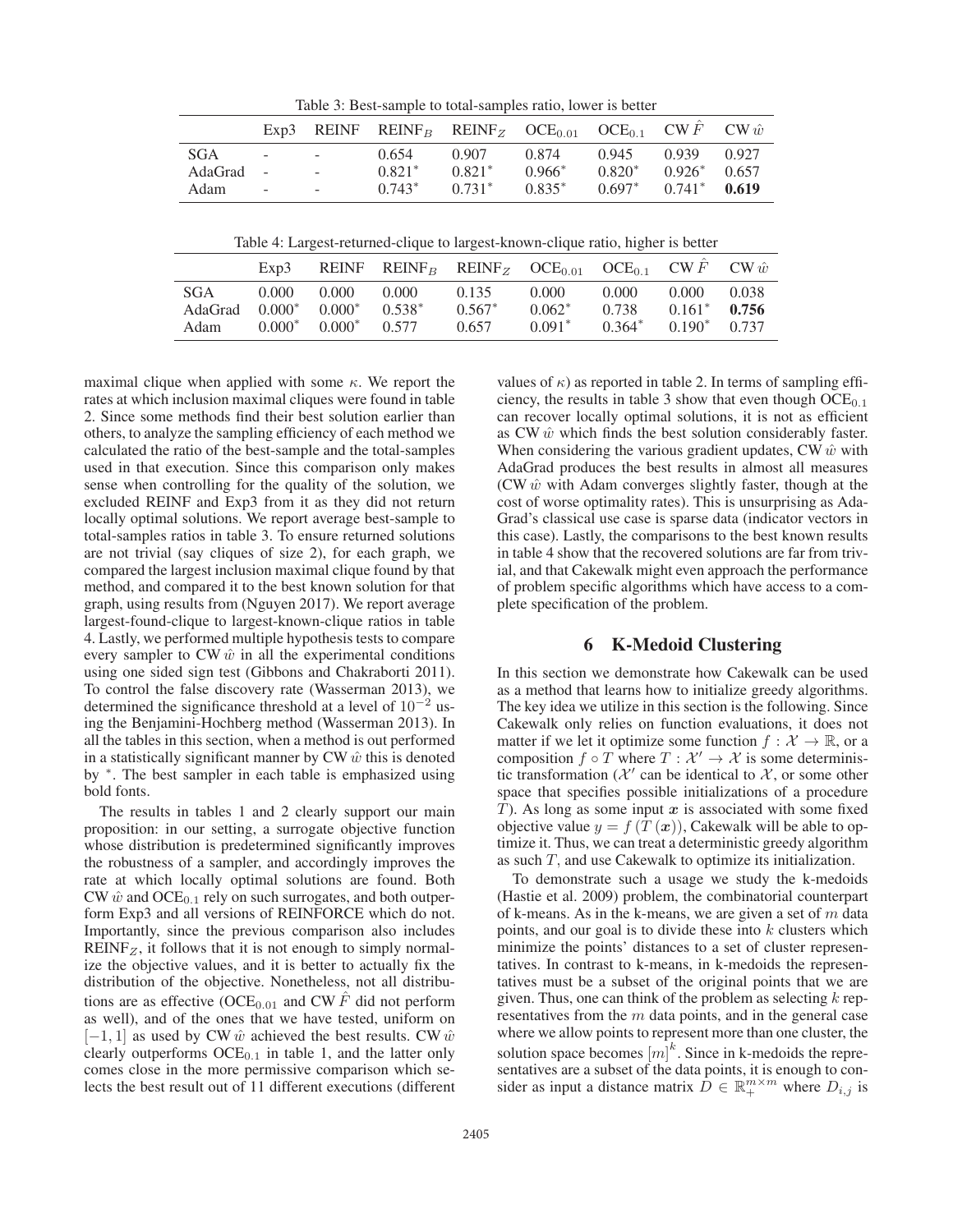Table 5: K-medoid clustering results

|                   |                       | Rank1 P-Value    | Rank2                | P-Value      | Rank3                       | P-Value      | Rank4                   |
|-------------------|-----------------------|------------------|----------------------|--------------|-----------------------------|--------------|-------------------------|
| Objective         | $\vert$ CWV<br>1.0002 | $0.003816^*$     | <b>PAM</b><br>1.0025 | $7.276e-12*$ | CW <sub></sub><br>1.0426    | $1.419e-10*$ | VOR.<br>1.6373          |
| Evaluations   VOR | 1.0000                | $3.638e-12*$ CWV | 1764.1380            | $3.638e-12*$ | CW <sub></sub><br>4352.3860 | 0.1279       | <b>PAM</b><br>4922.3370 |

the distance between point i and j, and  $\mathbb{R}_+$  is the set of nonnegative reals. Given a set of representatives  $x \in [m]^k$ , each noint i is assigned to the representative  $x_i$ , which minimizes point *i* is assigned to the representative  $x_j$  which minimizes the distance  $D_{i,x_j}$  to it. In this formulation, the k-medoids optimization problem can be stated as follows,

$$
\underset{x \in [m]^k}{\text{minimize}} \quad \sum_{i=1}^m \left[ \underset{j \in [k]}{\text{min}} \left\{ D_{i,x_j} \right\} \right]
$$

Since the problem is combinatorial, going over all the possible solutions quickly becomes intractable, and greedy algorithms are usually used to approach the problem. Of these, probably the two most commonly used algorithms are the Voronoi iteration (Hastie et al. 2009), and the more computationally expensive, Partitioning Around Medoids (Kaufman and Rousseeuw 2009) (PAM henceforth).

### Experimental Results

Using a publicly available collection (White 2017), we gathered 38 datasets that had between 500 and 1000 data points. In each dataset we extracted all the numerical attributes, and used these to represent each data point. Then, for each dataset we calculated pairwise Mahalanobis distances, using diagonal covariance matrices (Bishop 2006). At this point, we were able to test the aforementioned algorithms on these datasets. Specifically, we used the Voronoi iteration and PAM, as well as vanilla Cakewalk. As an example for a use case where Cakewalk is combined with a greedy method, we also used Cakewalk with the Voronoi iteration. We did not combine Cakewalk with PAM as it is considerably more computationally expensive than the former. In the result table which we specify next, we refer to these by VOR, PAM, CW, and CWV. We applied Cakewalk using the best configuration found in section 5, and the same factorized distribution. We applied each of the 4 algorithms on all datasets with  $k = 10$ , and recorded the best objective value that was returned, as well as the number of objective evaluations that were performed. We specify the complete experimental details in the supplementary material.

In the analysis our goal was to produce two statistically significant rankings of the methods tested. First, we ranked the methods by the objective values they returned. Second, as the former criterion is influenced by the number of objective function evaluations, we also recorded the number of evaluations each method performed. To produce rankings for both criteria, we compared the 4 methods in a manner that is invariant to the specifics of a given dataset. For that matter, we first calculated the ratio between a method's score

(objective value, or number of evaluations) in some dataset, and the minimal score achieved by any method on that dataset. Then, we averaged these ratios on all 38 datasets, and used that averaged ratio as a method's score. This provided us with two scores for each of the 4 methods. Sorting these averaged ratios provided us with a ranking which we could then test for statistical significance. For each two consecutive methods in a ranking, we performed one sided sign test using the original values measured on the 38 datasets. This procedure produced 3 p-values for the ranking of the objective values, and another 3 for the number of evaluations. Lastly, to control the false discovery rate, we determined the significance threshold at a level of <sup>10</sup><sup>−</sup><sup>2</sup> using the Benjamini-Hochberg method. We report the results of this analysis in table 5, where rank1 one is the best method, and rank4 is the worst. In table 5, the ranking in terms of objective values is displayed in the first row, and the ranking in terms of number of evaluations is displayed in the second row. For each ranking, presented are the methods names, along with the p-values for the difference between each pair. When the difference between a pair of methods is statistically significant, this is denoted by <sup>∗</sup>. In addition, under each method are the averaged ratios used to produce the ranking.

These results demonstrate that combining Cakewalk with a greedy algorithm can produce a method that outperforms the components that make it up. Notably, here we combined Cakewalk with the Voronoi iteration, the weaker of the two greedy methods we tested, and that already produced the best results. Furthermore, vanilla Cakewalk outperformed the Voronoi iteration, showing that Cakewalk can outperform some greedy algorithms as these might be limited by the transformations they apply, and the initializations they rely on. In terms of function evaluations, it appears that providing Cakewalk with the Voronoi iteration leads to faster convergence compared to vanilla Cakewalk, another positive outcome for this combined optimization strategy.

### 7 Conclusion

In this paper we presented Cakewalk, a generic adaptive sampler for combinatorial optimization problems. We demonstrated how Cakewalk outperforms similar adaptive samplers, and how Cakewalk can be combined with greedy algorithms to produce highly effective optimizers. We believe that future research will prove Cakewalk's effectiveness in combinatorial problems that arise in practice, as well as in other domains such as continuous non-convex optimization, and reinforcement learning.